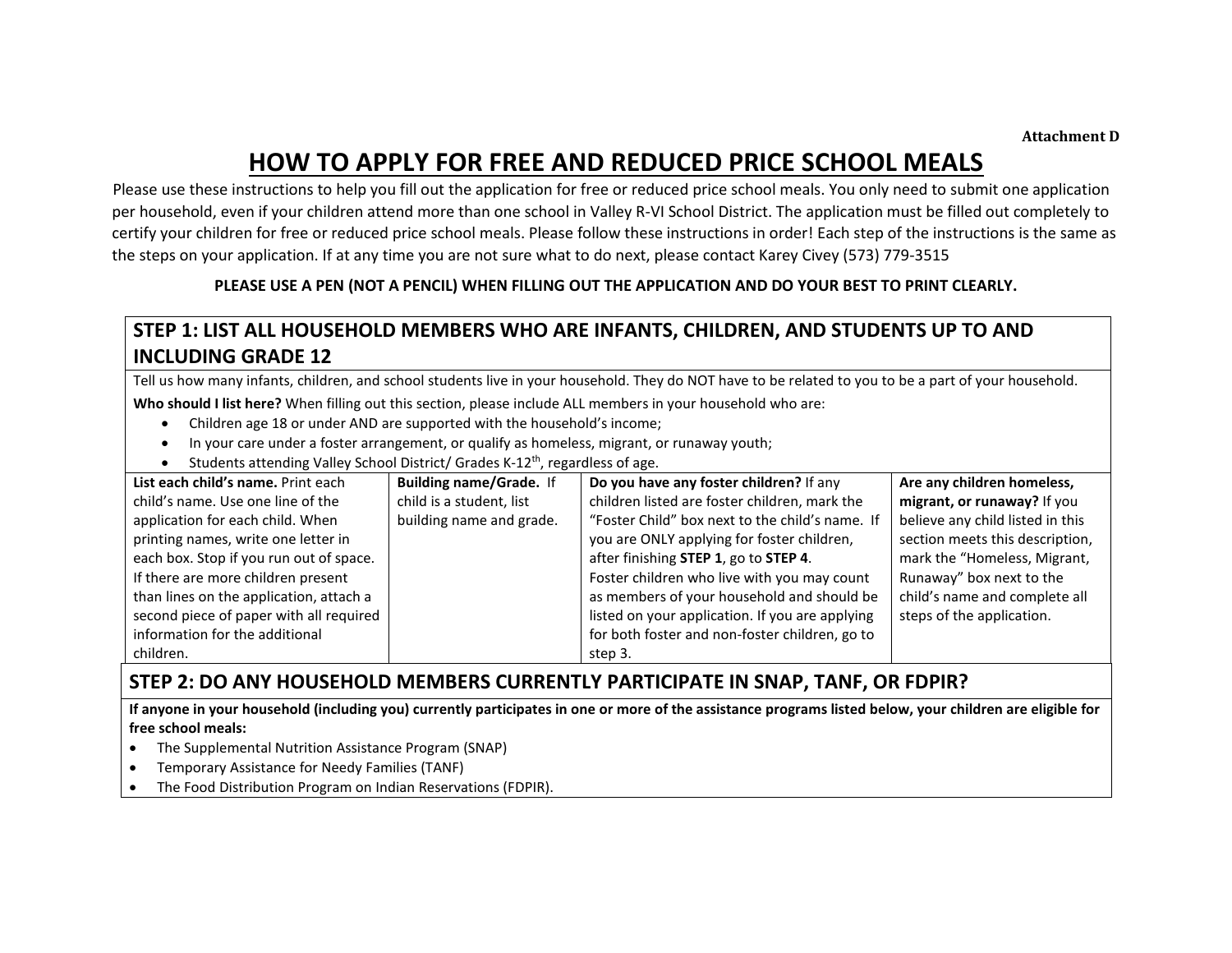| If no one in your household participates in any of<br>the above listed programs:<br>Leave STEP 2 blank and go to STEP 3.                                                  | If anyone in your household participates in any of the above listed programs:<br>Write a case number for SNAP, TANF, or FDPIR. You only need to provide one case<br>number. If you participate in one of these programs and do not know your case<br>number, contact: State number 1-855-373-4636<br>Go to STEP 4.<br>٠ |  |  |  |
|---------------------------------------------------------------------------------------------------------------------------------------------------------------------------|-------------------------------------------------------------------------------------------------------------------------------------------------------------------------------------------------------------------------------------------------------------------------------------------------------------------------|--|--|--|
| <b>STEP 3: REPORT INCOME FOR ALL HOUSEHOLD MEMBERS</b>                                                                                                                    |                                                                                                                                                                                                                                                                                                                         |  |  |  |
| How do I report my income?                                                                                                                                                |                                                                                                                                                                                                                                                                                                                         |  |  |  |
| $\bullet$<br>determine if your household<br>has income to report.<br>$\bullet$                                                                                            | Use the charts titled "Sources of Income for Adults" and "Sources of Income for Children," printed on the back side of the application form to<br>Report all amounts in GROSS INCOME ONLY. Report all income in whole dollars. Do not include cents.                                                                    |  |  |  |
| Gross income is the total income received before taxes<br>$\circ$                                                                                                         |                                                                                                                                                                                                                                                                                                                         |  |  |  |
| $\circ$<br>application has NOT been                                                                                                                                       | Many people think of income as the amount they "take home" and not the total, "gross" amount. Make sure that the income you report on this                                                                                                                                                                              |  |  |  |
| (Information follows on the reverse side.)                                                                                                                                | reduced to pay for taxes, insurance premiums, or any other amounts taken from your pay.                                                                                                                                                                                                                                 |  |  |  |
| incorrectly, your application will be investigated.                                                                                                                       | Write a "0" in any fields where there is no income to report. Any income fields left empty or blank will also be counted as a zero. If you write '0' or leave<br>any fields blank, you are certifying (promising) that there is no income to report. If local officials suspect that your household income was reported |  |  |  |
| Mark how often each type of income is received using the check boxes to the right of each field.<br>$\bullet$                                                             |                                                                                                                                                                                                                                                                                                                         |  |  |  |
| <b>3.A. REPORT INCOME EARNED BY CHILDREN</b>                                                                                                                              |                                                                                                                                                                                                                                                                                                                         |  |  |  |
|                                                                                                                                                                           | A) Report all income earned or received by children. Report the combined gross income for ALL children listed in STEP 1 in your household in the box                                                                                                                                                                    |  |  |  |
|                                                                                                                                                                           | marked "Child Income." Only count foster children's income if you are applying for them together with the rest of your household.                                                                                                                                                                                       |  |  |  |
| What is Child Income? Child income is money received from outside your household that is paid DIRECTLY to your children. Many households do not have<br>any child income. |                                                                                                                                                                                                                                                                                                                         |  |  |  |
| <b>3.B REPORT INCOME EARNED BY ADULTS</b>                                                                                                                                 |                                                                                                                                                                                                                                                                                                                         |  |  |  |
| Who should I list here?                                                                                                                                                   |                                                                                                                                                                                                                                                                                                                         |  |  |  |
| they are not related and<br>Do NOT include:<br>$\bullet$                                                                                                                  | When filling out this section, please include ALL adult members in your household who are living with you and share income and expenses, even if<br>even if they do not receive income of their own.                                                                                                                    |  |  |  |

- o People who live with you but are not supported by your household's income AND do not contribute income to your household.
- o Infants, Children and students already listed in **STEP 1.**